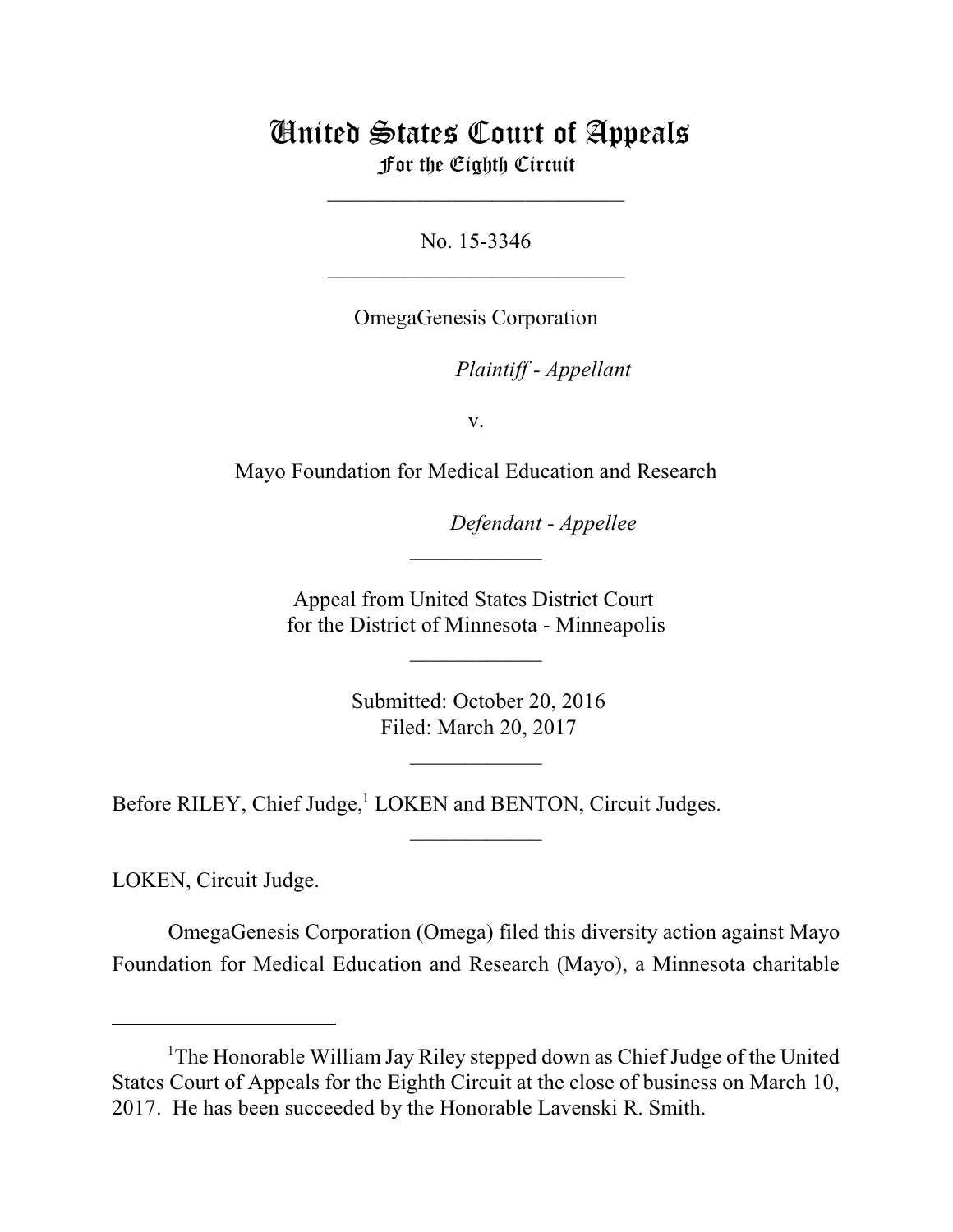corporation, asserting claims of fraud, negligent misrepresentation, breach of contract, and breach of the implied covenant of good faith and fair dealing. The lawsuit arises out of an Exclusive Patent License Agreement (the Agreement) in which Omega, a start-up company, agreed to pursue Mayo's pending patent application, to develop and market licensed products "described by a pending claim" in that application, to grant Mayo ten percent of Omega stock, and to pay Mayo royalties of five percent of licensed product net sales. The patent application was abandoned after the U.S. Patent and Trademark Office denied an elected group of claims as anticipated by prior art. See 35 U.S.C.  $\S$  102(a)(1). Omega alleges that it suffered damages because it relied on Mayo's pre-Agreement false representations that it developed the technology and on Mayo's failure to disclose knowledge of prior art that made the technology unpatentable. The district court<sup>2</sup> dismissed all claims. OmegaGenesis Corp. v. Mayo Found. for Med. Educ. & Research, 132 F. Supp. 3d 1119 (D. Minn. 2015). Omega appeals dismissal of its fraud and negligent misrepresentation claims. Reviewing the grant of a motion to dismiss *de novo*, we affirm. Quintero Cmty. Ass'n Inc. v. F.D.I.C., 792 F.3d 1002, 1008 (8th Cir. 2015).

## **I. Background.**

We take background facts from the Omega Complaint, assuming the truth of its fact allegations, and fromthe Agreement and portions of the patent application file placed in the record without objection by a Declaration of Mayo's attorney before the district court ruled on Mayo's motion to dismiss. See Enervations, Inc. v. Minn. Min. & Mfg. Co., 380 F.3d 1066, 1069 (8th Cir. 2004); Vitek Sys., Inc. v. Abbott Labs., 675 F.2d 190, 192 n.4 (8th Cir. 1982); Fed. R. Evid. 201.

<sup>&</sup>lt;sup>2</sup>The Honorable David S. Doty, United States District Judge for the District of Minnesota.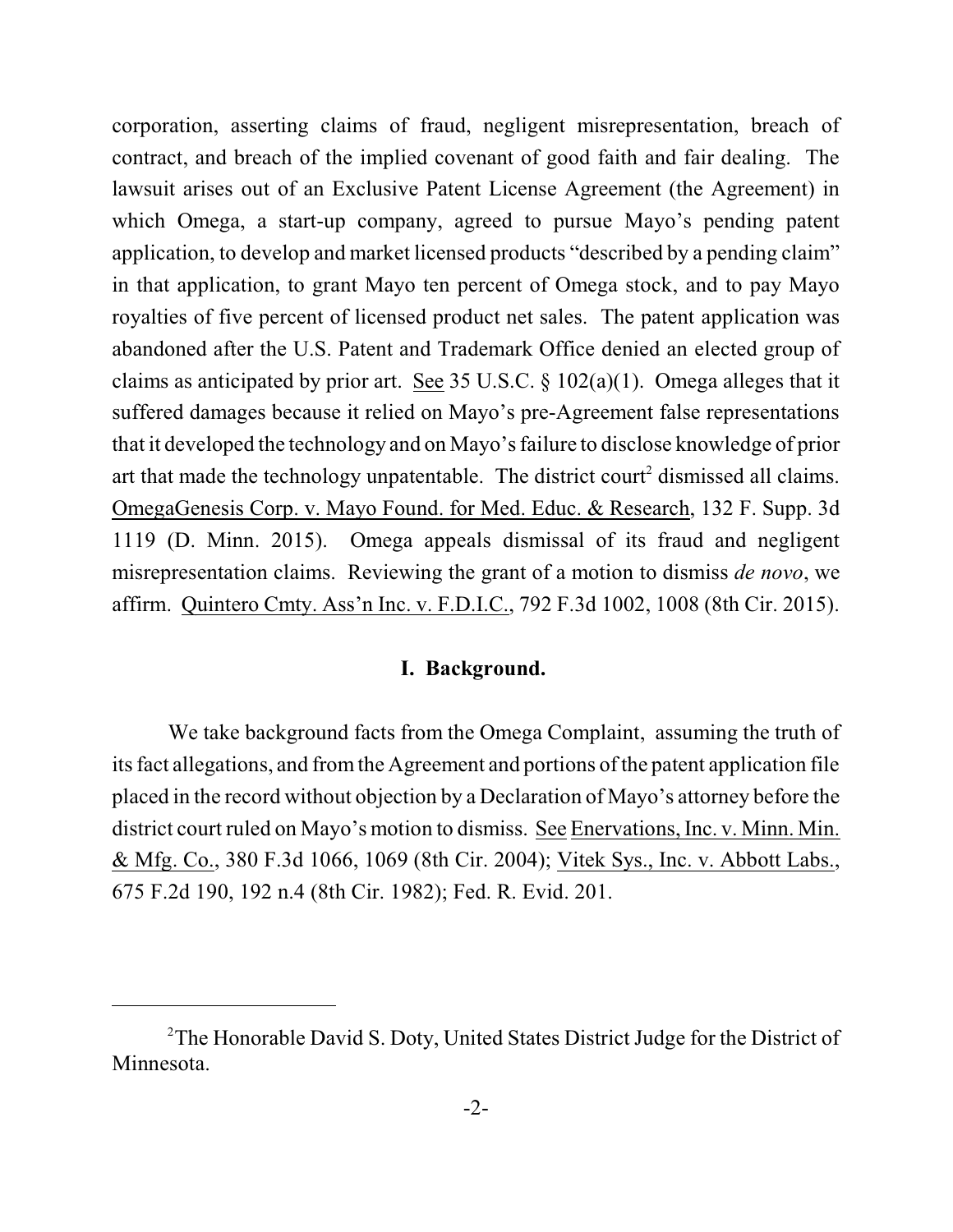The September 2008 Agreement recited that Mayo wished to make intellectual property rights available "for the development and commercialization of products, methods and processes . . . including nano rod technology," and that Omega "represents itself as being knowledgeable in developing and commercializing nano rod technology." The Agreement granted Omega an exclusive license to make, use, and sell the Licensed Products, and a non-exclusive license to use the Know-How to develop and sell the Licensed Products. The Agreement defined "Licensed Product" to include "any product or process" described by a claim in the pending patent application, and defined "Know-How" as including technical data, trade secrets, and supportive information "owned and controlled by Mayo . . . to the extent it is reasonably related to [the patent application] as developed in the laboratory of Dr. Debabrata Mukhopadhyay or any person working under his direction or control."

In Section 9.01(b) of the lengthy Agreement, Omega warranted that it had "independently evaluated the Patent Rights, Know-How, and Confidential Information . . . [and] is entering into this Agreement on the basis of its own evaluation and not in reliance o[n] any representation by Mayo . . . ." Section 9.03 stated that Mayo was providing the Know-How, confidential information, and patent rights "as is," "with all faults," and "with all defects," and expressly disclaimed any implied warranties with respect to the "scope, validity or enforceability of the patent rights or Know-How," or that any patent will issue based upon any pending patent application. Section 11.03 provided that the "terms and conditions ofthis Agreement, as well as all disputes arising under or relating to this Agreement, shall be governed by Minnesota law, specifically excluding its choice-of-law principles." An "Entire Agreement" provision, Section 11.08, stated that the Agreement superseded all prior discussions, proposals, promises, and understandings.

Omega's Complaint alleged that its CEO had "substantial experience and contacts with medical technology and venture capital" and formed Omega in response to representations by Mayo that it "had developed and [was] in the process of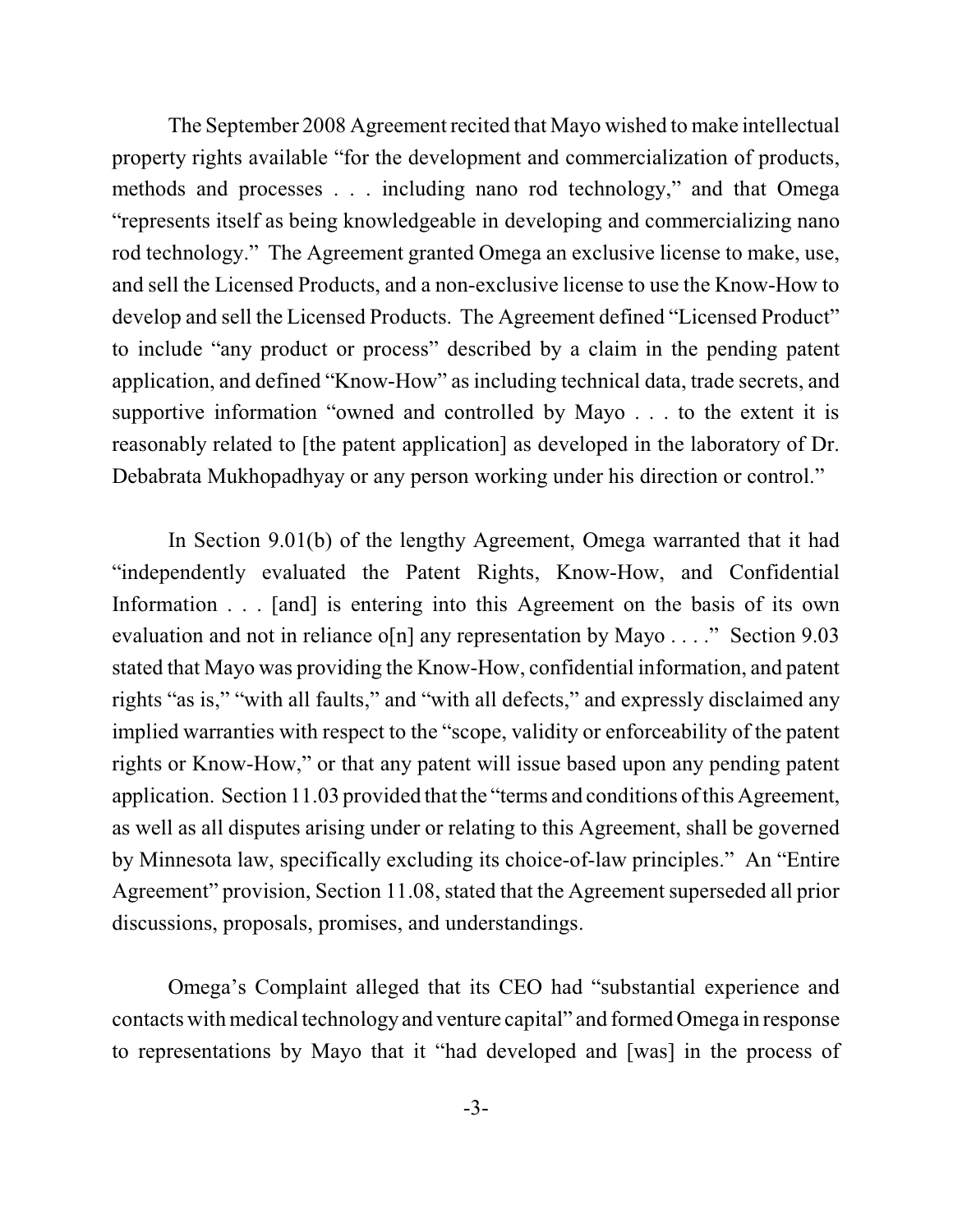patenting certain technology related to angiogenesis, which is the creation of blood vessels." After entering into the Agreement, the Complaint alleges, Omega held an "investor conference" on October 14, 2008 that raised \$500,000, entitling Mayo to acquire Omega stock. At the conference, the claimed inventors, Dr. Mukhopadhyay and Dr. Chittaranjan Patra, "presented their claimed discovery and patents." However, Mayo "refused to assist OmegaGenesis in prosecuting the patents." "Ultimately, the patent was denied due to the existence of prior art."

We set forth the factual allegations relating to Omega's claims of fraud and negligent misrepresentation, the only claims at issue on appeal:

-- In the Agreement, Mayo represented that it owned the technology that was the subject of the pending patent application, and that the Know-How had been "developed in the laboratory of Dr. Debabrata Mukhopadhyay or any person working under his direction or control."

-- "During the negotiations . . . [Mayo] employees claimed to have spent substantial time developing the technology." A February 20, 2008 email stated that "the nanotechnology venture was the brainchild of Debabrata Mukhopadhyay." In a March 4, 2008 email, Dr. Mukhopadhyay sent "highlights of our research work" and the patent application, which includes a representation that the claimed inventors do not know of prior art that would "change that conclusion." At a June 2008 meeting, Mayo presented the discovery and patent filing, introduced lab staff "as the discoverers ofthe nanoparticle angiogenesis effect," and introduced Patra asthe "lead person."

-- Mayo refused to provide Omega inventors notebooks, test results, and other information Omega requested for its due diligence but assured Omega "of the legitimacy of the development of the technology."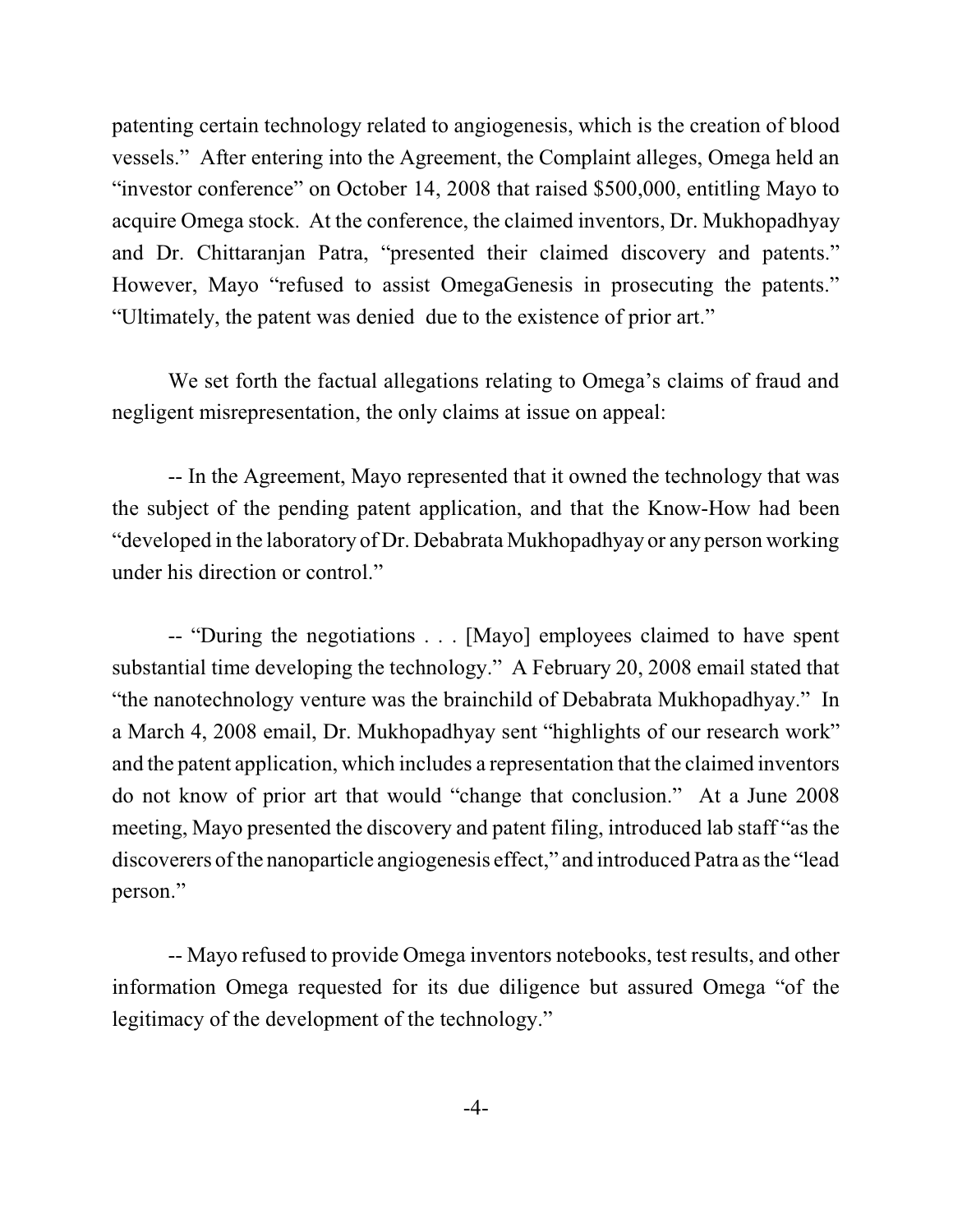-- "The prior art revealed that the exact same invention had already been developed at Bar Ilan University in Israel." Patra, a claimed inventor, "was a graduate assistant at the Bar Ilan University at the time of the development of the prior art." Like Patra, "one of the graduate assistants working on the project at Bar Ilan was also a student from India. At a minimum, Patra had to have known of the Bar Ilan prior art."

-- "[T]he representations that [Mayo] had developed anything were untrue." Mayo "either failed to actually do any work and just relied on the prior art or merely mimicked the prior work." Mayo had not developed the technology and "knew or should have known that it could not be patented." Mayo, "through at least one of its employees, knew about the prior art and invention."

-- Omega "reasonably relied" on Mayo's representations.

Mayo moved to dismiss the Complaint, arguing that it failed to state a claim for fraud or negligent misrepresentation because justifiable reliance is an element of these claims, and the disclaimers in Sections 9.01(b) and 9.03(b) of the Agreement made Omega's alleged reliance on statements by Mayo regarding patentability and development of the licensed technology unreasonable as a matter of law. The district court agreed. OmegaGenesis, 132 F. Supp. 3d at 1125-26. This appeal followed.

## **II. Discussion.**

To survive Mayo's motion to dismiss for failure to state a claim, the Complaint must show that Omega "is entitled to relief," Fed. R. Civ. P. 8(a)(2), by alleging "sufficient factual matter, accepted as true, to state a claim to relief that is plausible on its face." Ashcroft v. Iqbal, 556 U.S. 662, 678 (2009), quoting Bell Atlantic Corp. v. Twombly, 550 U.S. 544, 570 (2007). To state a plausible claim, the Complaint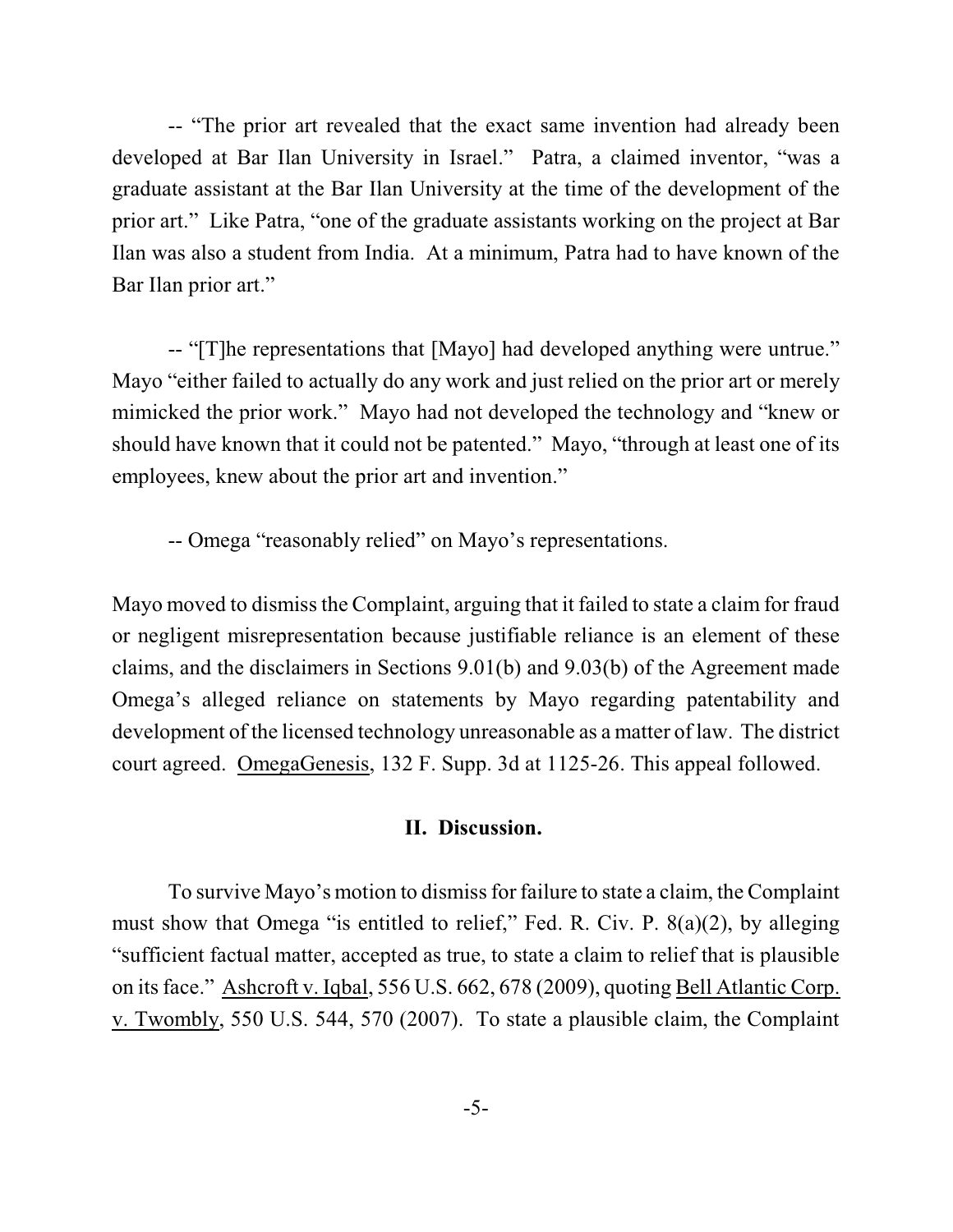must plead "factual content that allows the court to draw the reasonable inference that the defendant is liable for the misconduct alleged." Id.

Rule 9(b) imposes heightened pleading requirements for claims grounded in fraud: "In alleging fraud or mistake, a party must state with particularity the circumstances constituting fraud or mistake. Malice, intent, knowledge, and other conditions of a person's mind may be alleged generally." Fed. R. Civ. P. 9(b). Rule 9(b) requires that a fraud claim "specify the time, place, and content of the defendant's false representations, as well as the details of the defendant's fraudulent acts." Streambend Props. II, LLC v. Ivy Tower Mpls., LLC, 781 F.3d 1003, 1013 (8th Cir. 2015). Required facts include the "who, what, when, where and how surrounding the alleged fraud . . . and what was obtained as a result." Quintero, 792 F.3d at 1010. Although Rule 9(b) allows general allegations of knowledge and intent, "'generally' is a relative term.... [Rule 9(b)] does not give [a pleader] license to evade the less rigid -- though still operative -- strictures of Rule 8." Iqbal, 566 U.S. at 686-87.

To prevail on a claim of fraud under Minnesota law, Omega must prove "both actual and reasonable reliance," which is "ordinarily a fact question for the jury." Hoyt Props., Inc. v. Prod. Res. Grp., 736 N.W.2d 313, 321 (Minn. 2007). The parties agree that reasonable reliance is also an element of a negligent misrepresentation claim under Minnesota and California law. The Complaint pleaded, generally, that Omega "reasonably relied" on Mayo's alleged false representations that it independently developed the licensed technology. In general, a contracting party cannot reasonably rely on alleged misrepresentations that are "contrary to the express provisions of the written agreement," Syverson v. Firepond, Inc., 383 F.3d 745, 750 (8th Cir. 2004). Mayo argued, and the district court agreed, that the disclaimers in Sections 9.01(b) and 9.03(b) of the Agreement preclude Omega from proving that it justifiably relied on Mayo's alleged fraud. On appeal, Omega relies on the principle that a contract provision "negatives a claim of fraud" only where it "explicitly states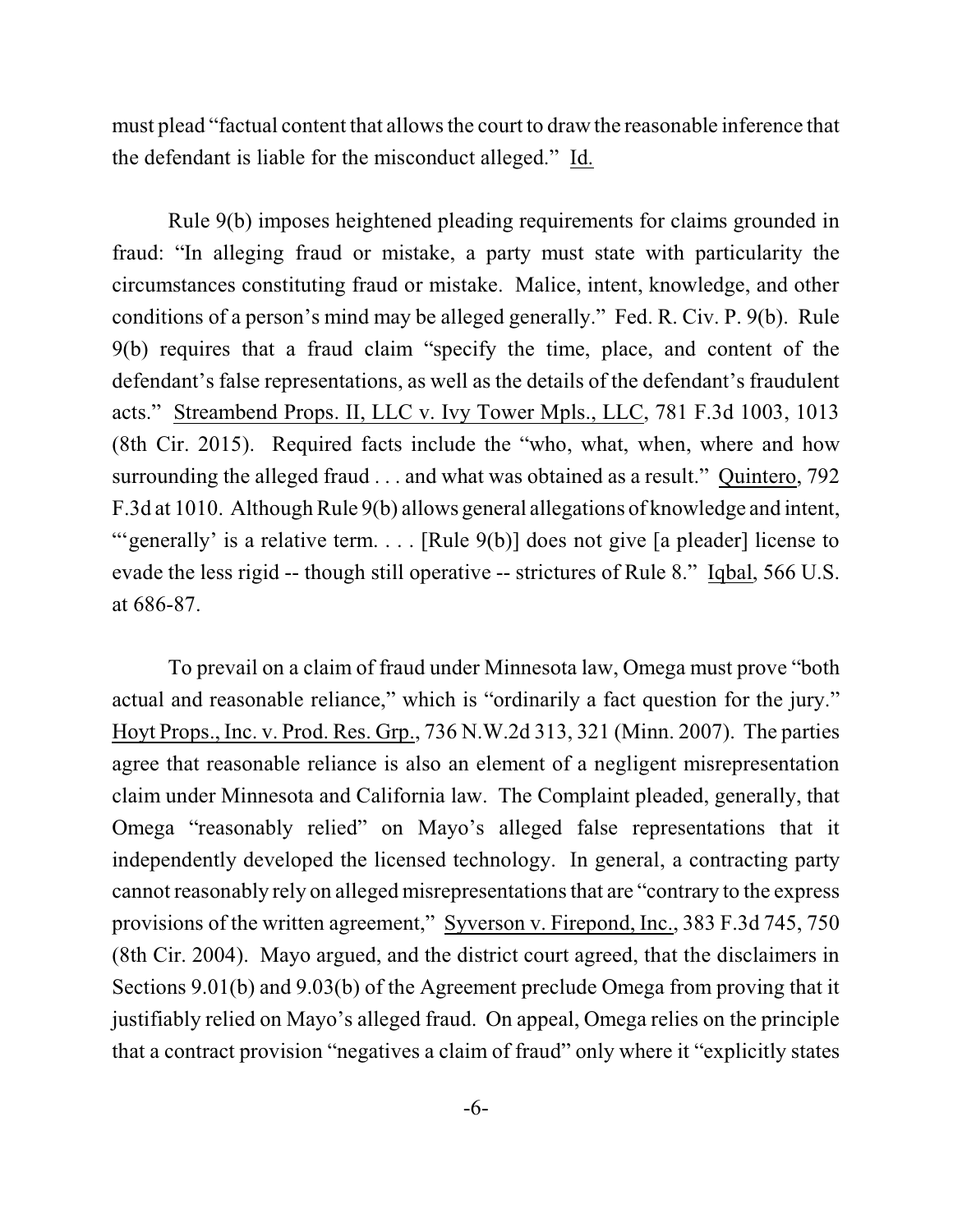a fact completely antithetical to the claimed misrepresentations"; absent such a specific contradiction, "general disclaimer[s]" such as Sections 9.01(b) and 9.03(b) are "ineffective to negate reliance." Commercial Prop. Invs., Inc. v. Quality Inns Int'l, Inc., 938 F.2d 870, 875 (8th Cir. 1991) (quotations omitted). Here, Omega argues, the "underlying misrepresentation . . . that Mayo independently developed the technology" is not directly contradicted by or antithetical to any provision of the Agreement. Mayo responds that Sections 9.01(b) and 9.03(b) are specific disclaimers relating to development and patentability of the licensed technology that refute Omega's claim of reasonable reliance as a matter of law.

Whether Sections 9.01(b) and 9.03(b) of the Agreement specifically disclaim reliance necessarily turns on the fraud alleged. "A charge of fraud can be based only on a material representation. . . . A representation is not material unless it prejudices the party or is germane to the fraud alleged." Rien v. Cooper, 1 N.W.2d 847, 851 (Minn. 1942). "Reliance in fraud cases is generally evaluated in the context of the aggrieved party's intelligence, experience, and opportunity to investigate the facts at issue." Valspar Refinish, Inc. v. Gaylord's, Inc., 764 N.W.2d 359, 369 (Minn. 2009). When we compare the above-quoted allegations in the Complaint with the Agreement and the patent application documents that are part of the Rule 12 record on appeal, we conclude that Omega has failed to plead fraud and negligent misrepresentation with sufficient particularity to state a plausible claim of justifiable reliance. "[W]e may affirm the district court's decision on any ground supported by the record." Streambend, 781 F.3d at 1013 (quotation omitted).

The Agreement recited that Mayo wished to develop and commercialize "products, methods and processes . . . including nano rod technology," and that Omega is "knowledgeable in developing and commercializing nano rod technology." The Agreement's terms identified a specific patent application but did not describe its claims or the technology it encompassed. The Complaint alleged that Mayo was in the process of patenting "certain technology related to angiogenesis." The only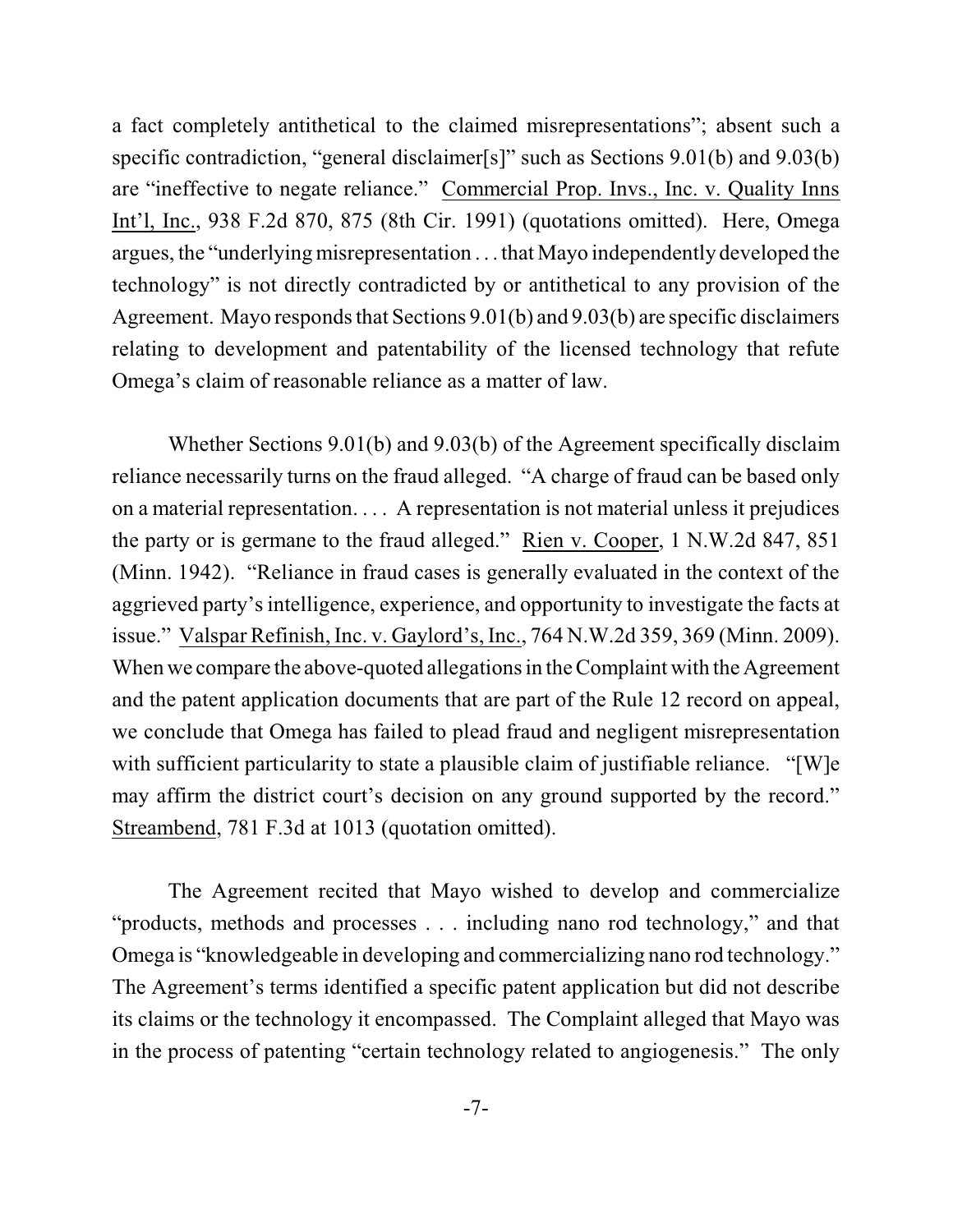reference to angiogenesis in the Agreement was in Exhibit B, a summary of "experiments carried out from October 2005 to July 31, 2008, as described and reported by Mayo," in which "europium hydroxide nanorods" were synthesized, and it was repeatedly observed that "europium hydroxide nanorods" stimulate "endothelial cell proliferation," which is "one of the critical and basic steps in angiogenesis."

The Complaint does not allege which specific representations Omega relied on, why that reliance was reasonable, and what actions Omega took in reliance on specific representations. The broad allegations that Mayo "failed to actually do any work and just relied on the prior art," and "had not developed the technology," are factually plausible only if the allegedly known but undisclosed prior art anticipated *all* of the work described in Exhibit B -- a method for synthesizing europium hydroxide nanorods, *and* experiments in which those nanorods stimulated endothelial cell proliferation, one of the critical steps in angiogenesis.

After entering into the Agreement, Omega continued to pursue a patent. In July 2011, the Patent Office required the applicant to elect a single group of claims because the thirteen claims included in the application "do not relate to a single general inventive concept." Claims 1-5 were "drawn to a method for making lanthanide hydroxide nanoparticles." Claims 6-8 were "drawn to lanthanide hydroxide nanoparticles." Claims 9-13 were "drawn to a method of promoting angiogenesis." In October 2011, the applicant elected and amended claims 1-5 and withdrew claims 6-13 "without traverse." The Complaint alleged that Mayo refused to assist in prosecuting the patent application, so the only plausible inference is that Omega made this election more than three years after entering into the Agreement. The filing described Amended Claim 1 as a "method for making lanthanide hydroxide" nanoparticles, wherein said method comprises microwave heating a mixture of lanthanide nitrate and aqueous ammonium hydroxide." In amended claims 2-4, the "lanthanide is europium," and the "nanoparticles are europium hydroxide nanorods."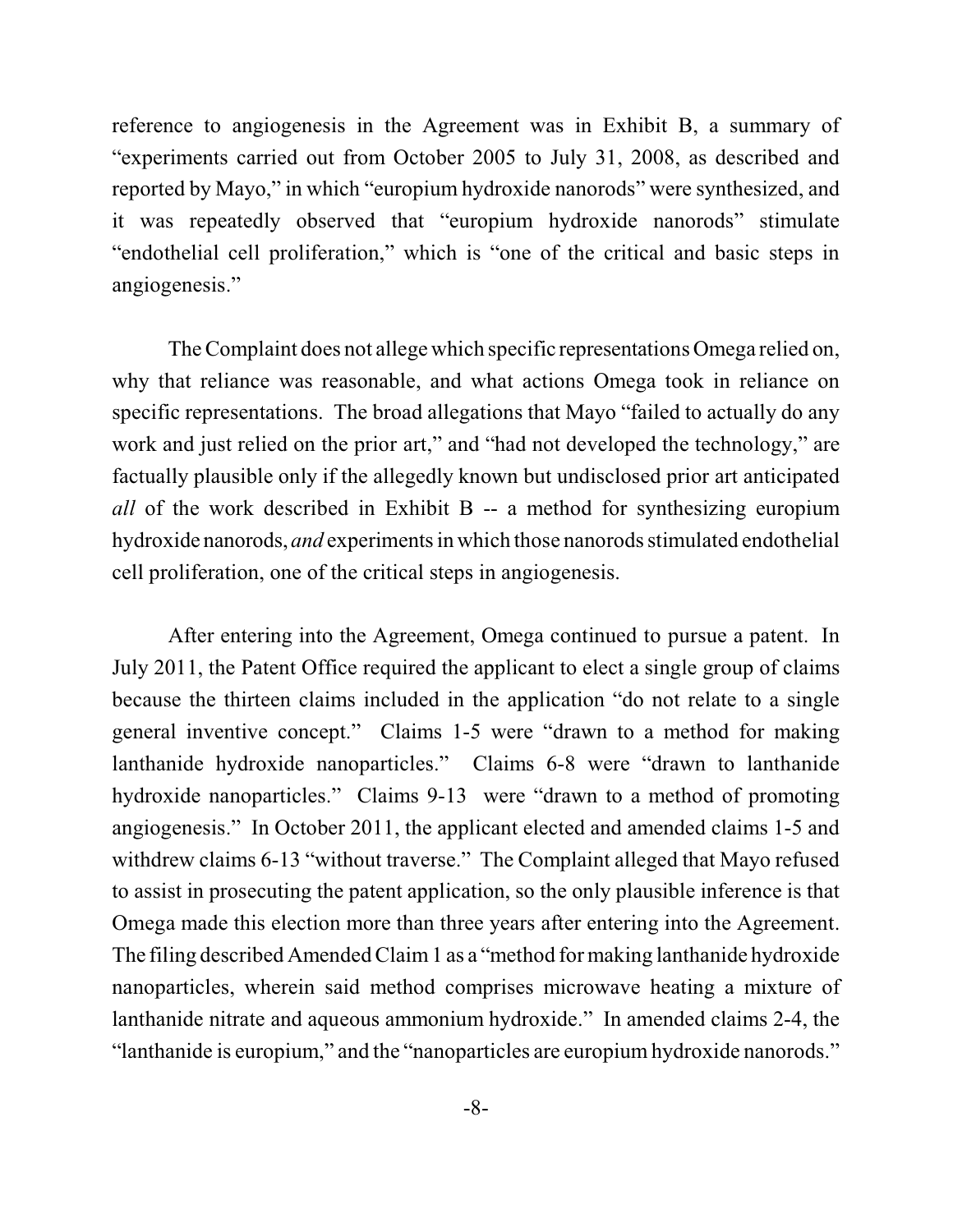In November 2011, the Patent Office mailed a *non-final* action rejecting claims 1-5 as anticipated by prior art. The Patent Office identified the prior art as entitled Synthesis of EuropiumOxide Nanorods byUltrasounds Irradiation, published in 2002 in Volume 106 of the Journal of Physics and Chemistry, a publication of the American Chemical Society. The Examiner explained that the prior art "teaches reaction of europium nitrate pentahydrate and aqueous ammonia under microwave irradiation" to produce europiumhydroxide nanoparticles. This prior art related only to a method of producing europium hydroxide nanoparticles. Though it referred to "much progress in the . . . fabrication of nanomaterials [and] in the potential applications of these materials in the wide variety of technologies," it never mentioned angiogenesis. Thus, the rejection of claims 1-5 as anticipated by this prior art does not plausibly support the allegations that Mayo "had not developed the technology" related to angiogenesis and "either failed to actually do any work and just relied on the prior art or merely mimicked the prior work." The Complaint does not allege with particularity what Mayo mimicked, despite the listing of experiments carried out at Mayo in Exhibit B of the Agreement.

Significantly, the Agreement recited that Omega represented it was "knowledgeable in developing and commercializing nano rod technology." Section 9.01(b) represented that Omega "independently evaluated the Patent Rights," and the Complaint alleged that Omega's CEO "had substantial experience and contacts with medical technology and venture capital." The prior art could presumably have been uncovered with reasonable investigation, yet the Complaint failed to allege why Omega, a company "knowledgeable . . . in developing and commercializing nano rod technology" that conducted its own due diligence, failed to find and evaluate the published prior art, instead reasonably relying on Mayo's non-disclosure of this prior work in the field. See Midland Nat'l Bank v. Perranoski, 299 N.W.2d 404, 412 (Minn. 1980) ("fraud is proved with reference to the specific intelligence and experience of the aggrieved party rather than a reasonable-man standard").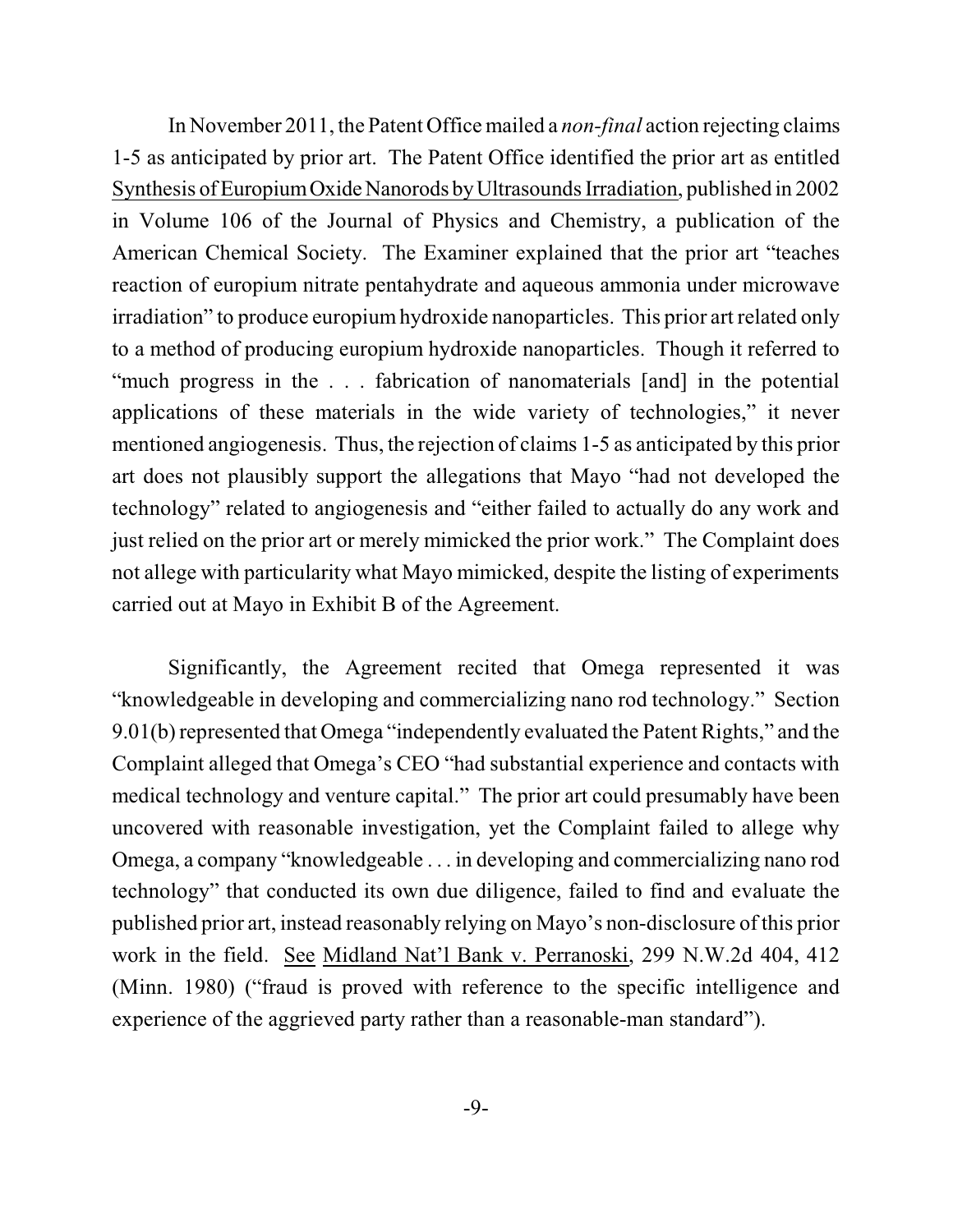The record includes a June 2012 final action by the Patent Office declaring the application abandoned for lack of a reply to its non-final rejection of claims 1-5. This means that Omega first made the decision to withdraw claims 9-13 from consideration, the only claims relating to "a method of promoting angiogenesis," and then decided not to pursue patenting of the withdrawn claims or to challenge the Examiner's rejection of claims 1-5. Omega's decision to abandon the application when five of thirteen claims were rejected does not make plausible its allegation that Mayo did no original work to develop any aspect of the thirteen claims.

The Complaint only generally pleads that Omega "reasonably relied." It fails to allege the "who, what, when, where and how surrounding" this element of the alleged fraud. Without those Rule 9(b) specifics, the Complaint fails to allege, as Rule 8(a)(2) requires, fraud and negligent representation claims that are plausible on their face. The allegation that Mayo was aware of the prior art because Dr. Patra attended the university where it was developed, and "one of the graduate assistants working on the project at Bar Ilan was also a student from India," is not plausible on its face. Omega does not allege facts suggesting how Dr. Patra accessed the know-how reflected in the published prior art, information that could presumably have been uncovered with reasonable investigation. And even if the Complaintraises an inference that Mayo had some knowledge of published prior work that the Patent Office *might* conclude is prior art, this does not make plausible the allegation that Mayo "knew orshould have known" the invention was unpatentable; most patentable new inventions build on prior work. Cf. Exergen Corp. v. Wal-Mart Stores, Inc., 575 F.3d 1312, 1330-31 (Fed. Cir. 2009). And perhaps most importantly, knowledge of prior art for producing europium hydroxide nanorods does not even suggest that Mayo did *no* research and development on the withdrawn claims for "a method of promoting angiogenesis," which apparentlywas Omega's primary interest in securing the Agreement.